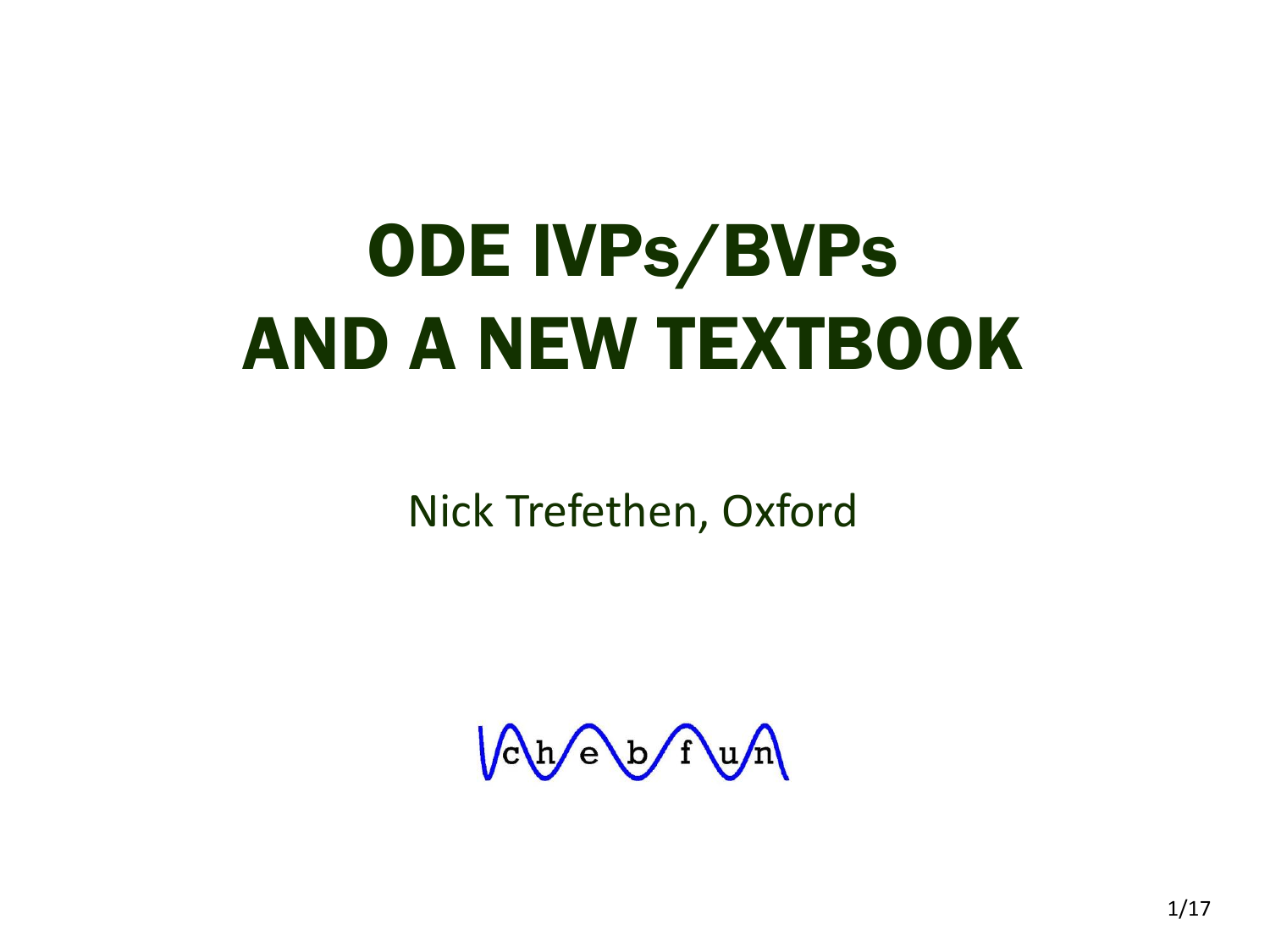# $\sqrt{c}$  h/e b/f u/n

 *Purpose:* Chebfun is a tool for numerical computing with functions.

 *Idea:* overload Matlab's vectors/matrices to functions/operators.

*Algorithms:* based on piecewise Chebyshev polynomial interpolants.

www.chebfun.org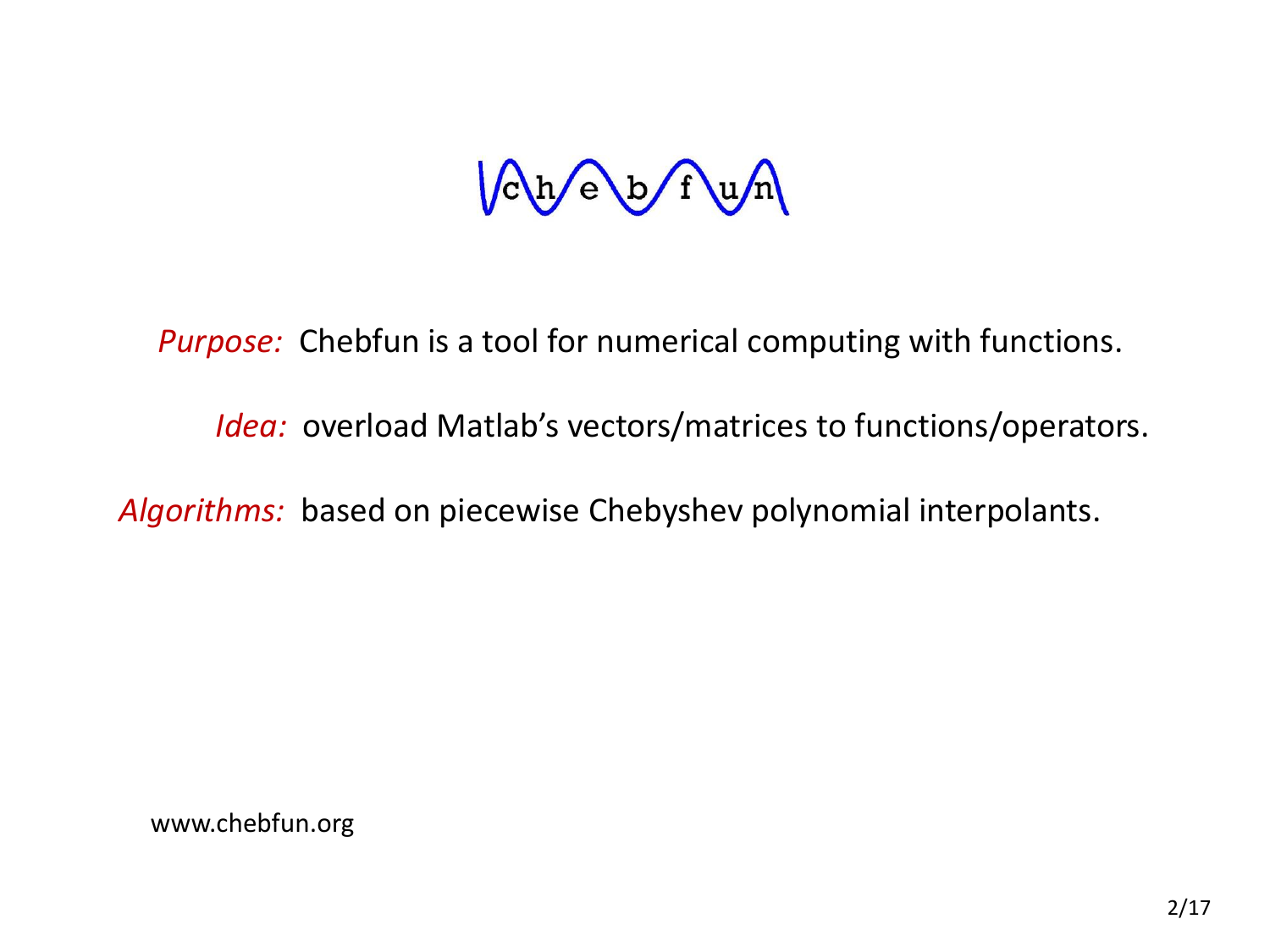$u = L\$ 

This is Chebfun's syntax for solving ODE BVPs *Lu* = *f*. *L* can be linear or nonlinear and includes BCs.

> Inputs: *f* is a chebfun, *L* is a chebop. Output: *u* is a chebfun.

Algorithm: adaptive Chebyshev spectral collocation embedded in a Newton iteration. Formulation via *block operators →* rectangular matrices (Driscoll + Hale)

What about IVPs ? Here Chebfun's algorithm is completely different: marching with **ode113**, then conversion of the result to a chebfun.

IVP

Until 2015, you had to call **chebfun.ode113**. In 2014, Birkisson folded this into the syntax  $u = L \$ f. This was nontrivial because higher-order problems must be converted silently to first order for **ode113**.

So now, Chebfun solves all ODE problems with  $u = L\$ f.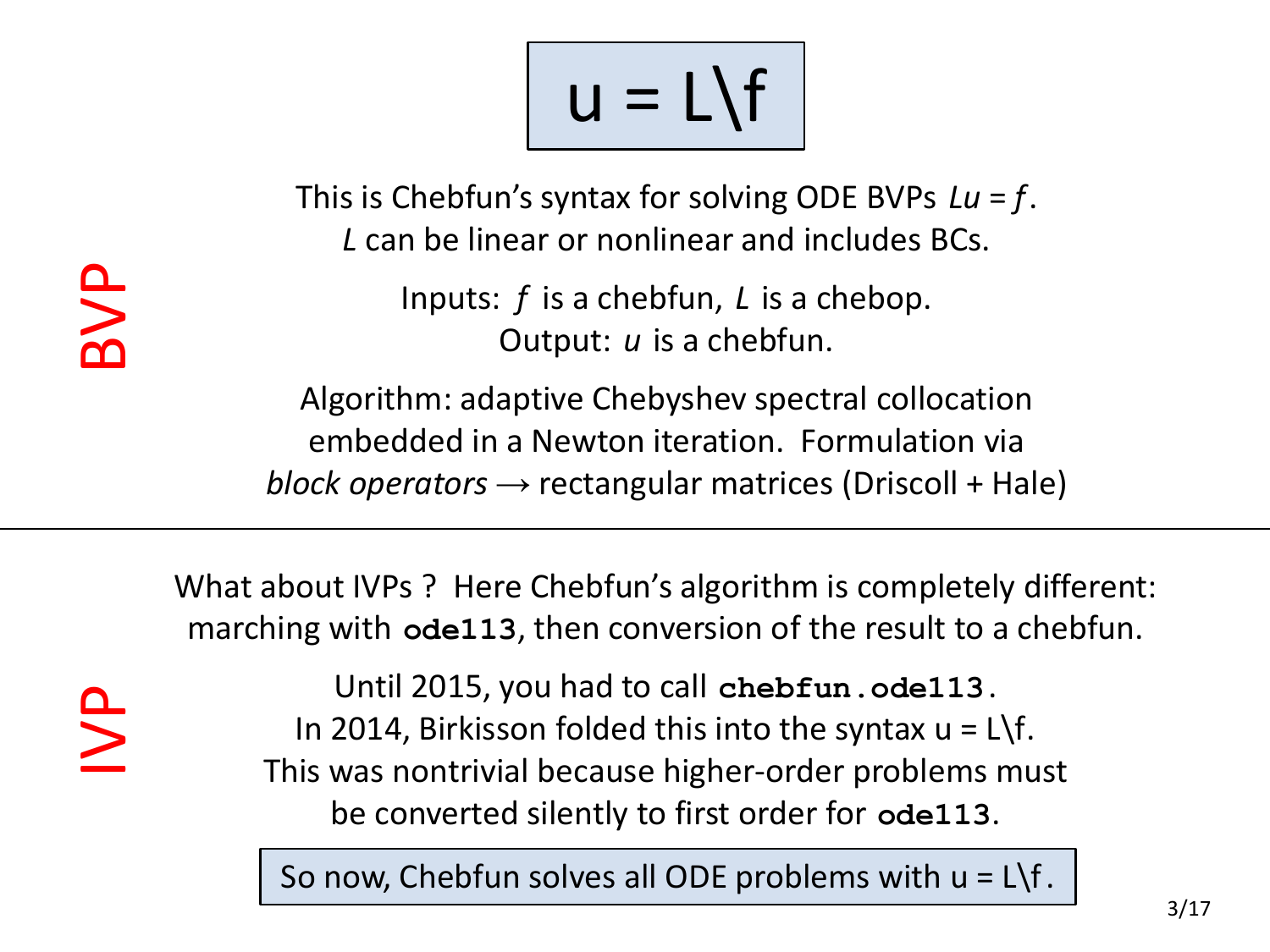# Airy equation (scalar linear BVP)

$$
y'' - xy = 0, \quad x \in [-10, 10], \quad y(-10) = y(10) = 1.
$$

L = chebop(-10,10);  
\nL\_op = 
$$
\mathcal{C}(x,y)
$$
 diff(y,2) - x\*y;  
\nL.lbc = 1; L.rbc = 1;  
\ny = L\0; plot(y)

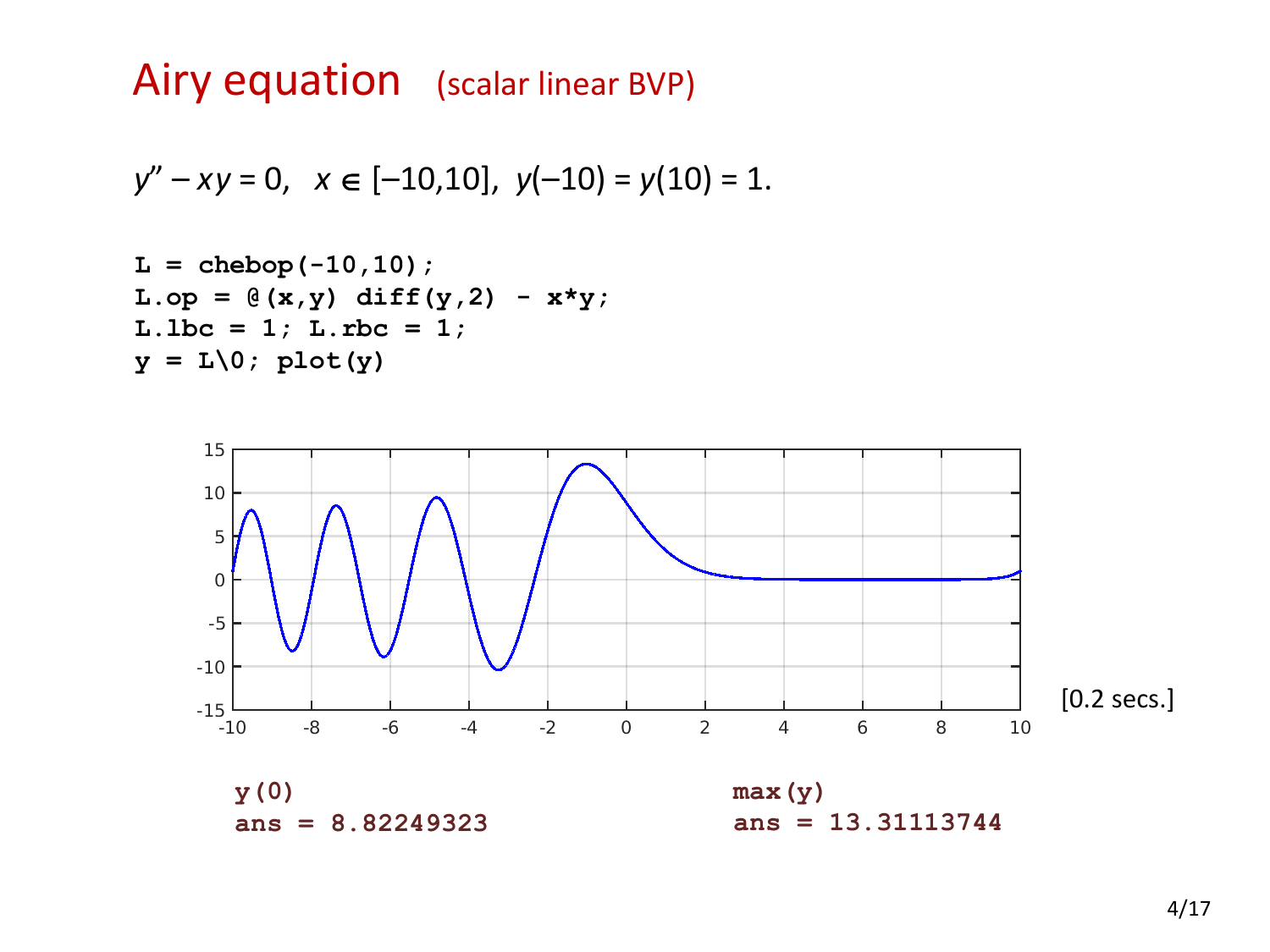### Airy equation (scalar linear BVP)

 $y'' - xy = 0$ ,  $x \in [-10, 10]$ ,  $y(-10) = y(10) = 1$ .

L = chebop(-10,10);  
\nL.op = 
$$
\mathcal{C}(x,y)
$$
 diff(y,2) - x\*y;  
\nL.lbc = 1; L.rbc = 1;  
\ny = L\0; plot(y)

**plotcoeffs(y,'.'), ylim([1e-18,1e2])**

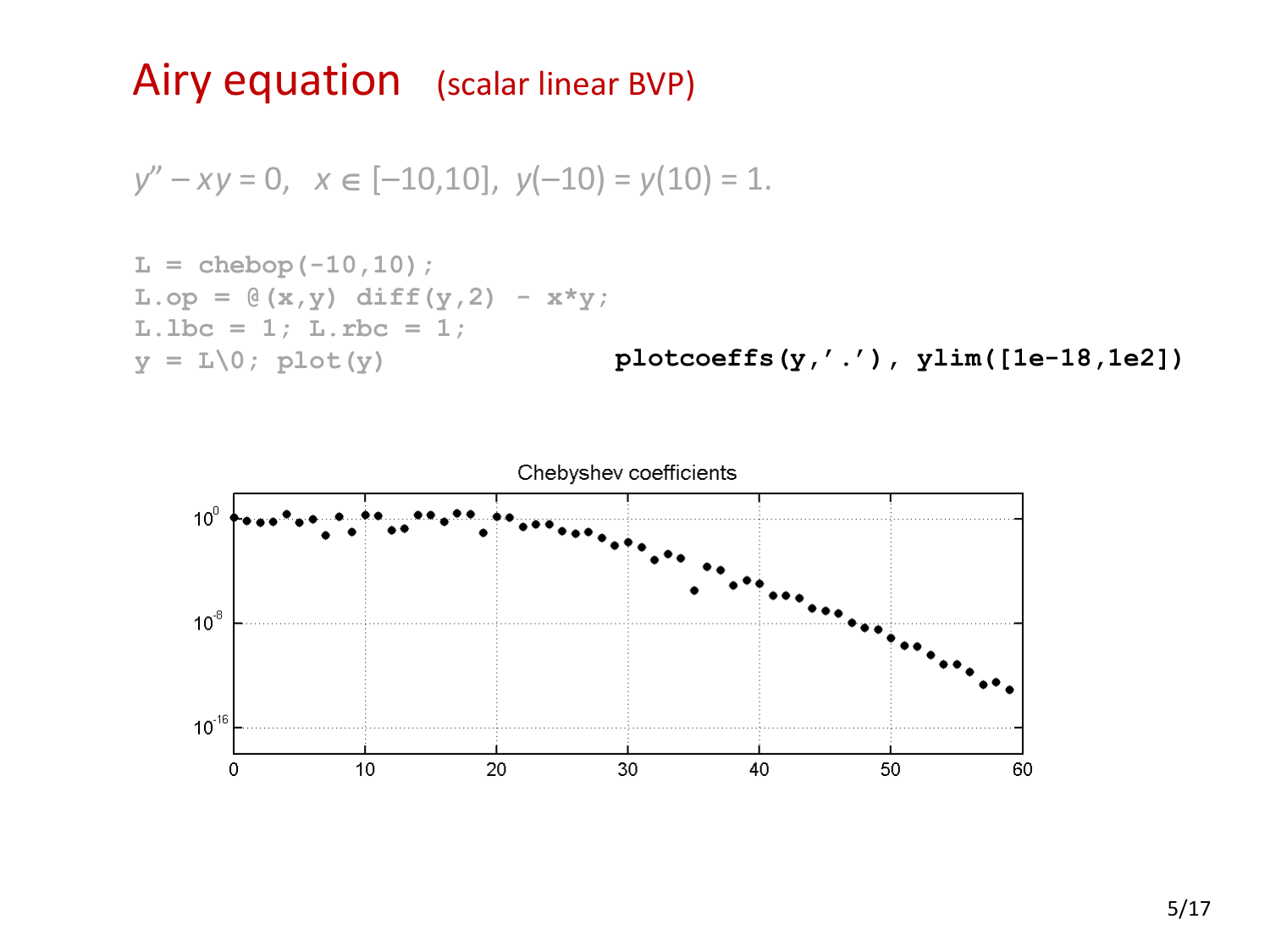van der Pol equation (scalar nonlinear IVP)

$$
0.3y'' - (1 - y^2)y' + y = 0, \quad t \in [0,20], \ y(0) = 1, \ y'(0) = 0.
$$





6/17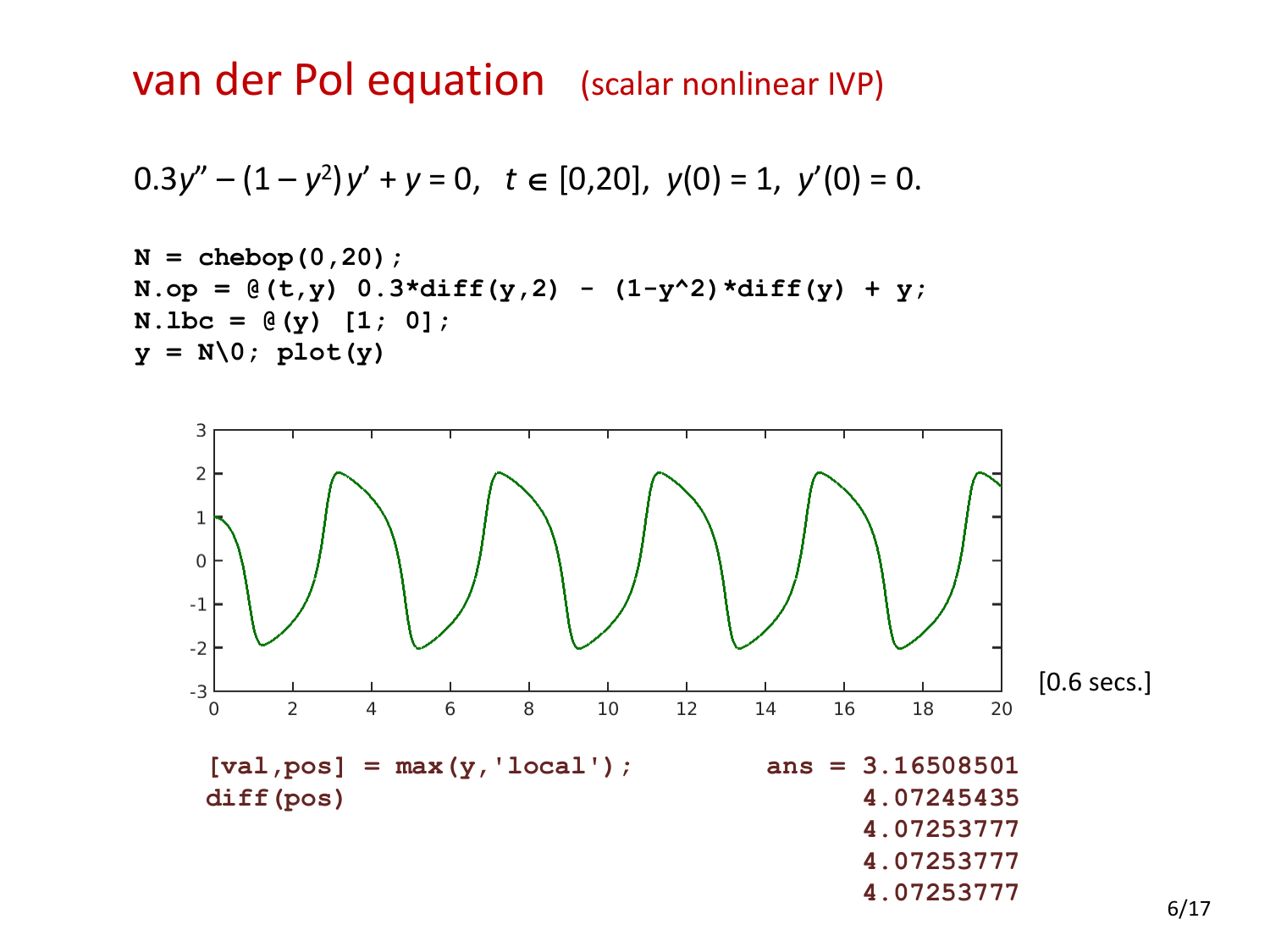#### van der Pol equation (scalar nonlinear IVP)

$$
0.3y'' - (1 - y^2)y' + y = 0, \quad t \in [0,20], \quad y(0) = 1, \quad y'(0) = 0.
$$



**plotcoeffs(y,'.'), ylim([1e-18,1e2])**

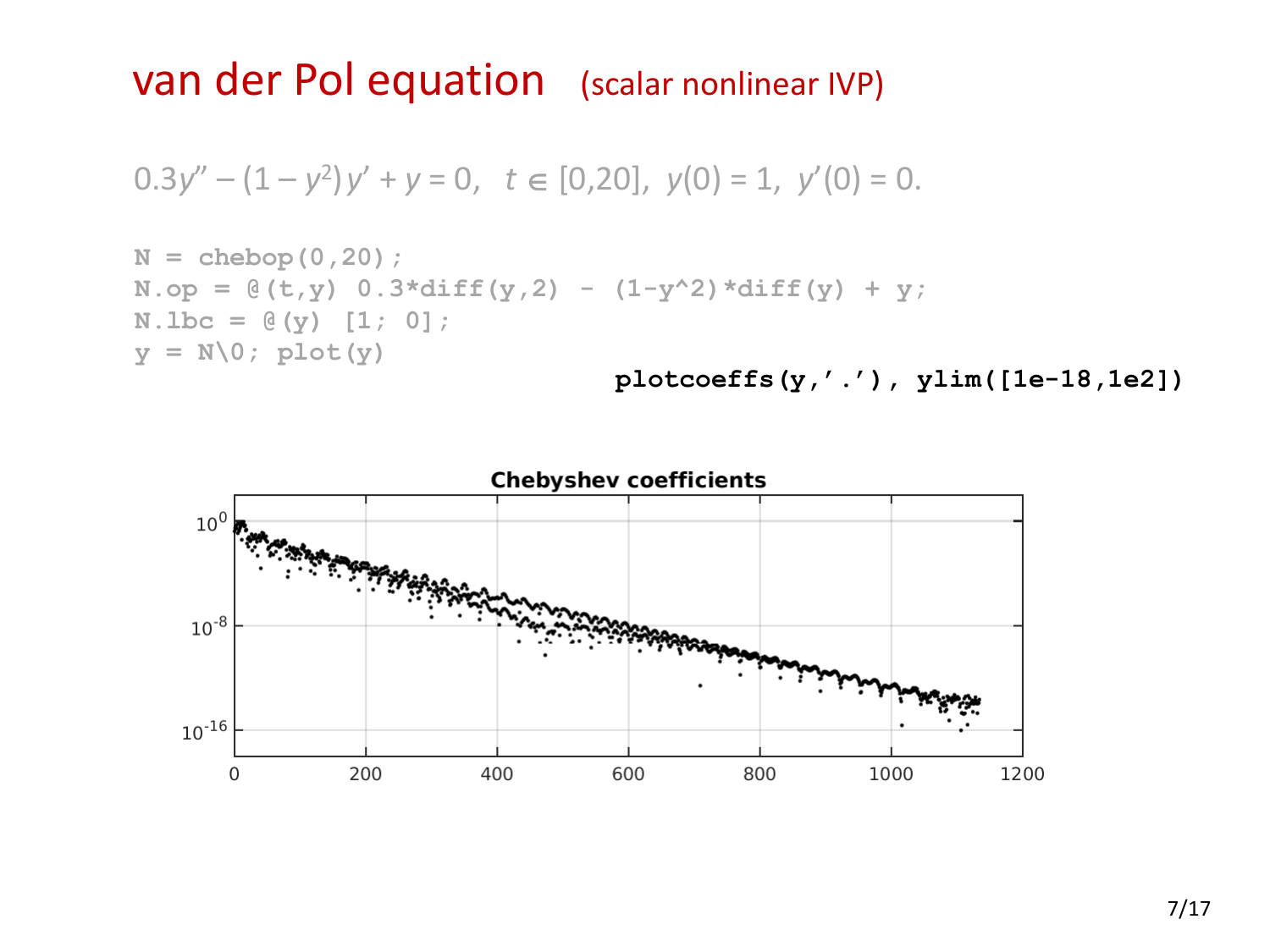#### Lorenz equations (system of nonlinear IVPs)

$$
u' = 10(v-u), v' = u(28-w) - v, w' = uv - (8/3)w,
$$
  

$$
t \in [0,30], u(0) = v(0) = -15, w(0) = 20.
$$

N = chebop(0,30);  
\nN.op = 
$$
\theta(t, u, v, w)
$$
 [diff(u) -10\*(v-u); ...  
\ndiff(v) -u\*(28-w)+v; diff(w) -u\*v+(8/3)\*w];  
\nN.lbc =  $\theta(u, v, w)$  [u+15; v+15; w-20];  
\n[u, v, w] = N(0; plot(u, w)



**N.lbc = @(u,v,w) [u+15.000001;v+15;w-20]; [u2,v2,w2] = N\0;**  $tt = 0: .05:30;$ **semilogy(tt,abs(u2(tt)-u(tt)),'.')**



8/17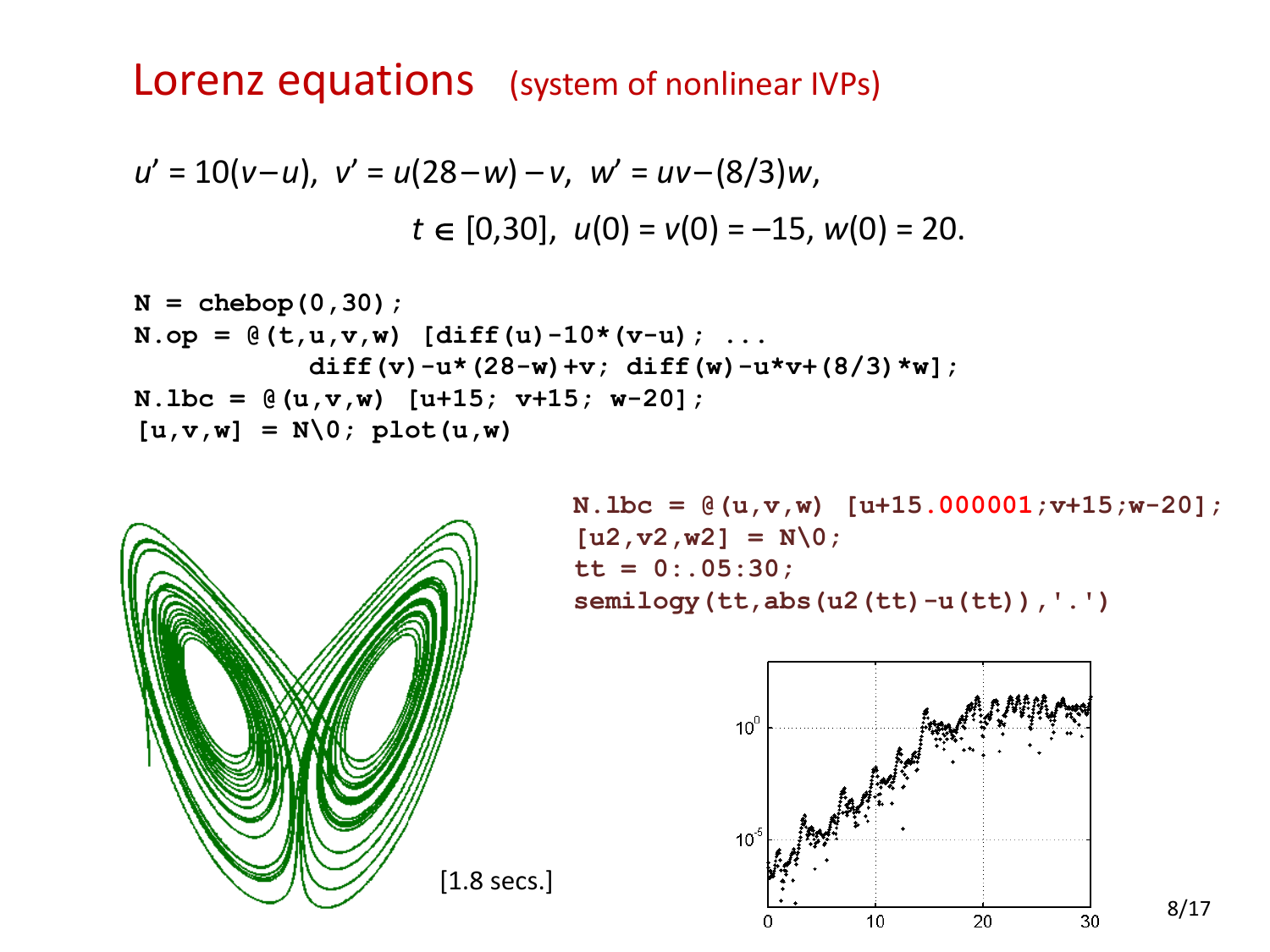#### 3-body problem (system of nonlinear IVPs)

```
N = chebop(0,100); u0 = 0; v0 = 3; w0 = 4i;
N. op = \theta (t, u, v, w) [ ...
    diff(u,2) + (u-v)/abs(u-v)^3 + (u-w)/abs(u-w)^3; ...
    diff(v,2) + (v-u)/abs(v-u)^3 + (v-w)/abs(v-w)^3; ...
    diff(w,2) + (w-u)/abs(w-u)^3 + (w-v)/abs(w-v)^3;
N.1bc = (u,v,w) [u-u0; v-v0; w-w0; diff(u); diff(v); diff(w)];y = N(0; plot(y))
```
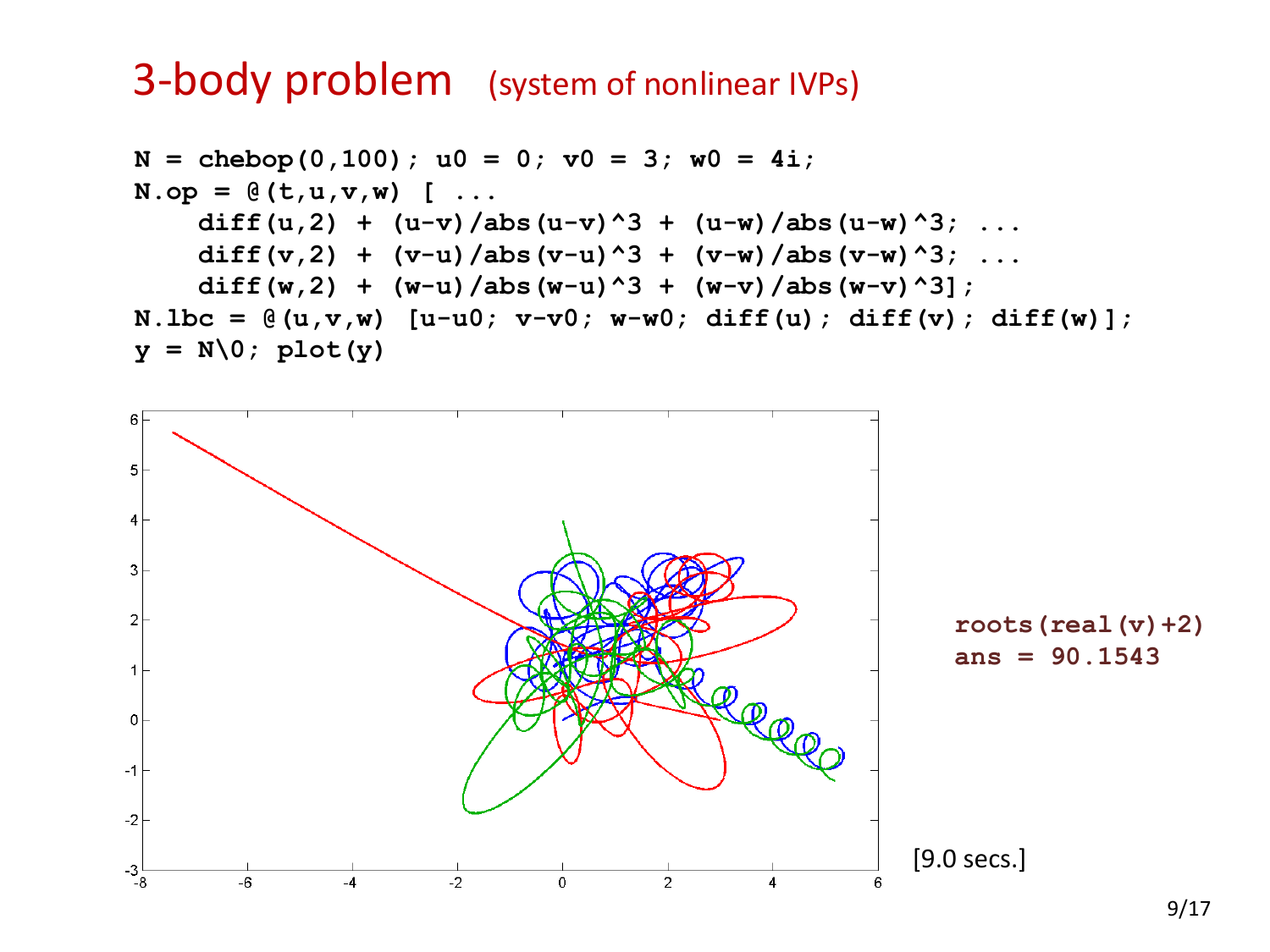#### Harmonic oscillator (scalar linear eigenvalue problem)

$$
-y'' + x^2y = \lambda y, \quad x \in [-6,6], \quad y(-6) = y(6) = 0.
$$





**d = diag(D); d(1:5) ans = 1.0000000 3.0000000 5.0000000 7.0000000 9.0000000**

10/17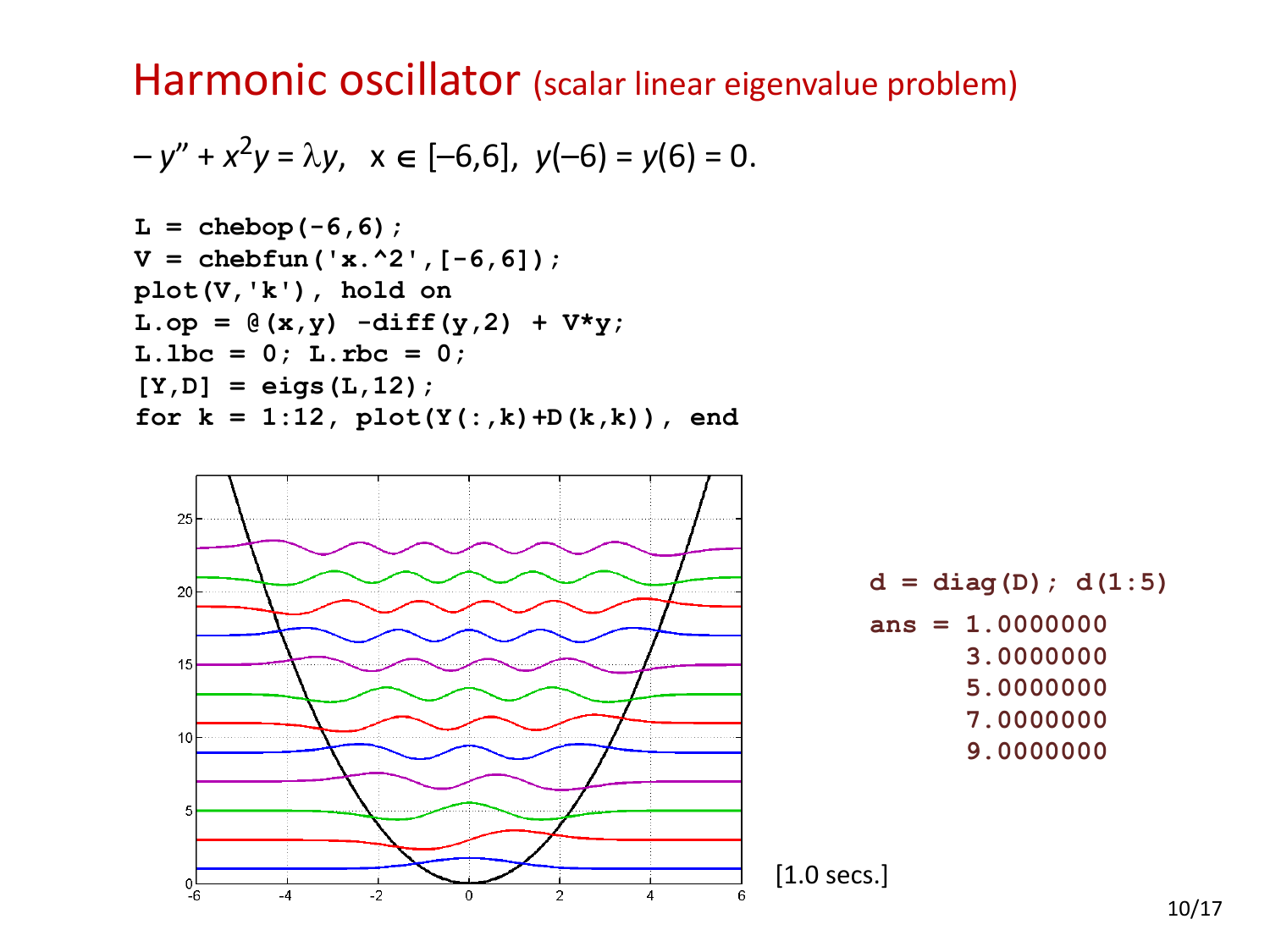### Interior layer equation (scalar linear BVP)

$$
0.001y'' + xy' + xy = 0, \quad x \in [-2,2], \quad y(-2) = -4, \quad y(2) = 2.
$$

L = chebop(-2,2);  
\nL-op = 
$$
\mathcal{C}(x,y)
$$
 0.001\*diff(y,2) + x\*diff(y) + x\*y;  
\nL.lbc = -4; L.rbc = 2;  
\n $y = L\mathcal{C}$ ; plot(y)



**deriv(y,0) ans = 186.918317**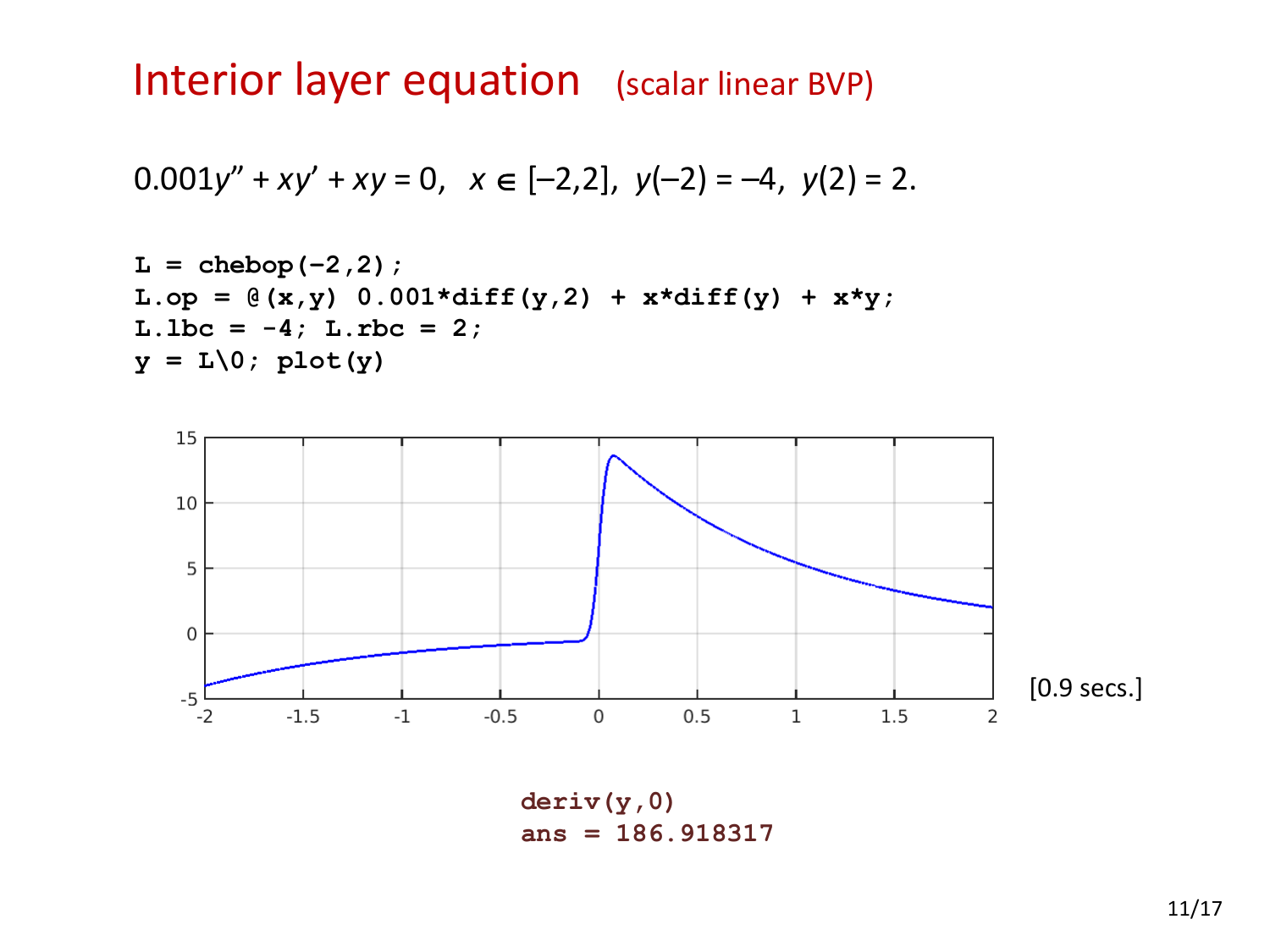#### Resonance (scalar linear IVP)

```
y'' + y = 0, t \in [0,200], y(0) = y'(0) = 0.
t = chebfun('t',[0 200]);
L = chebop(0,200);
L.op = @ (t,y) diff(y,2) + y;L.1bc = [0; 0];
```
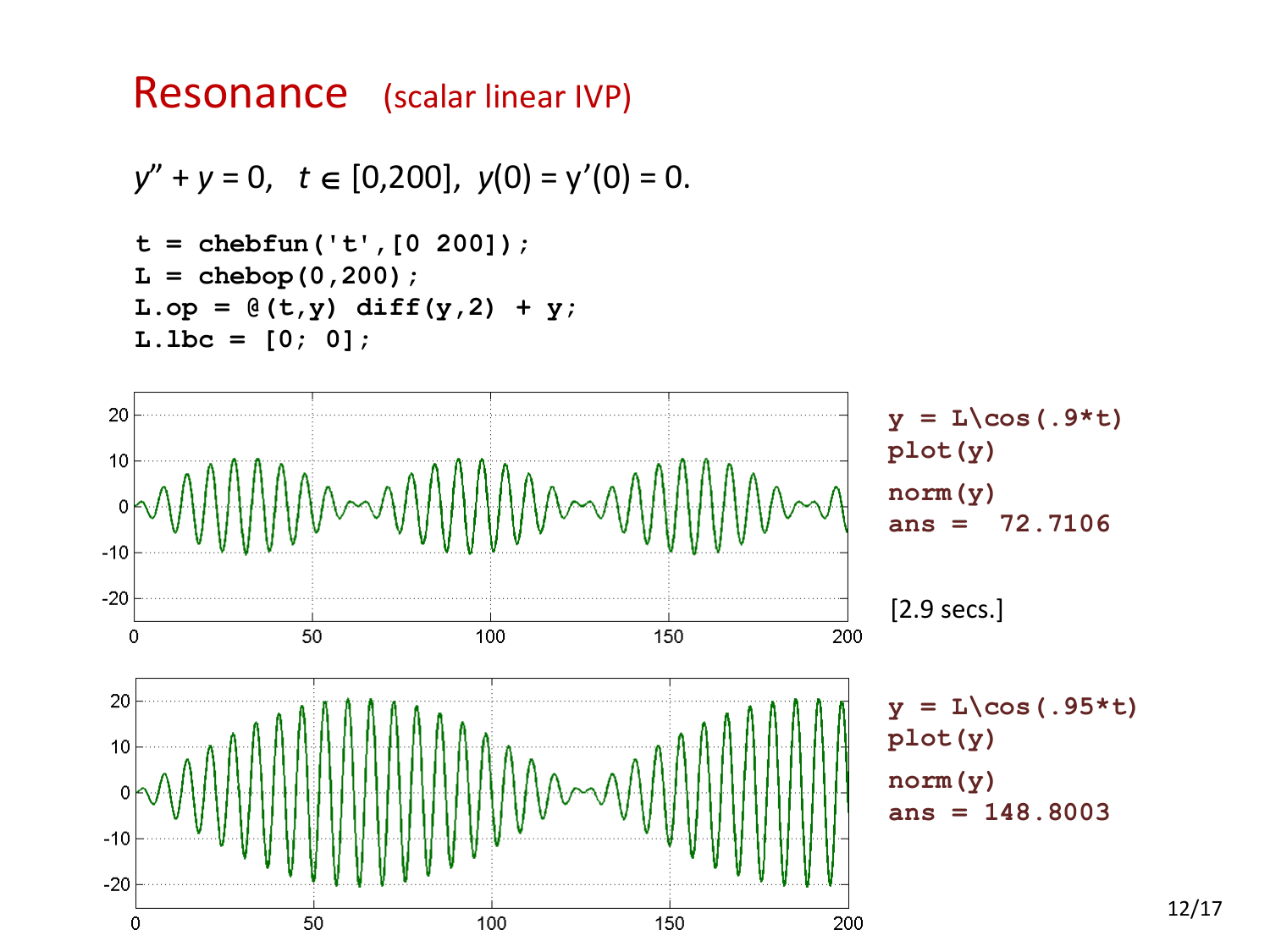Damping switched on/off (scalar linear IVP, discontinuous)

```
y'' + d(t)y' + y = 0, t \in [0,200], y(0)=1, y'(0) = 0.
```

```
t = chebfun('t',[0 200]);
d = 0.1*(abs(t-90) < 10);L = chebop(0,200);
L.op = [0(t,y) \text{ diff}(y,2) + d*diff(y) + y;L.1bc = (e(y) [1; 0];y = L(0; plot(y))
```
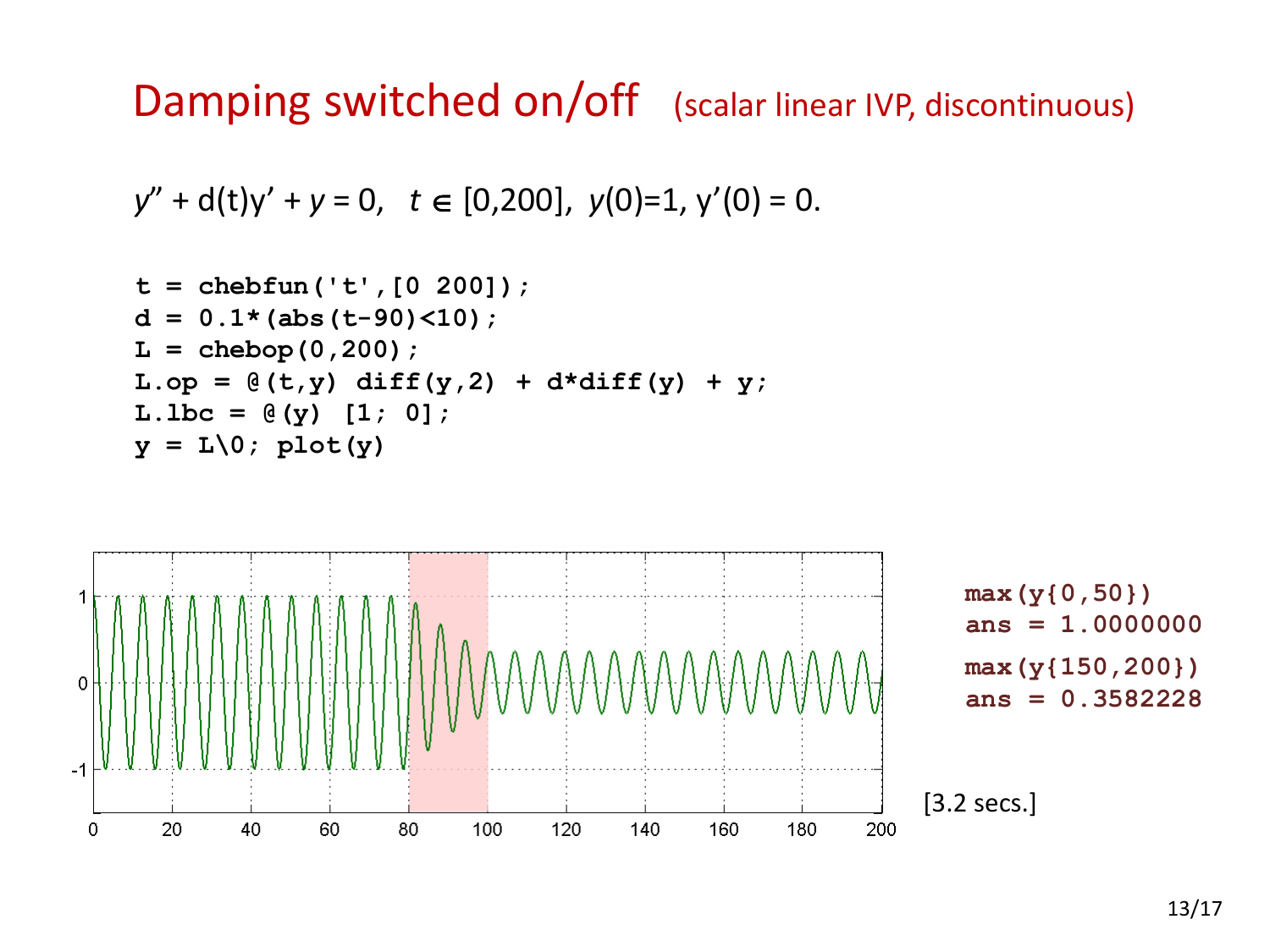Even easier: Birkisson's graphical user interface chebgui.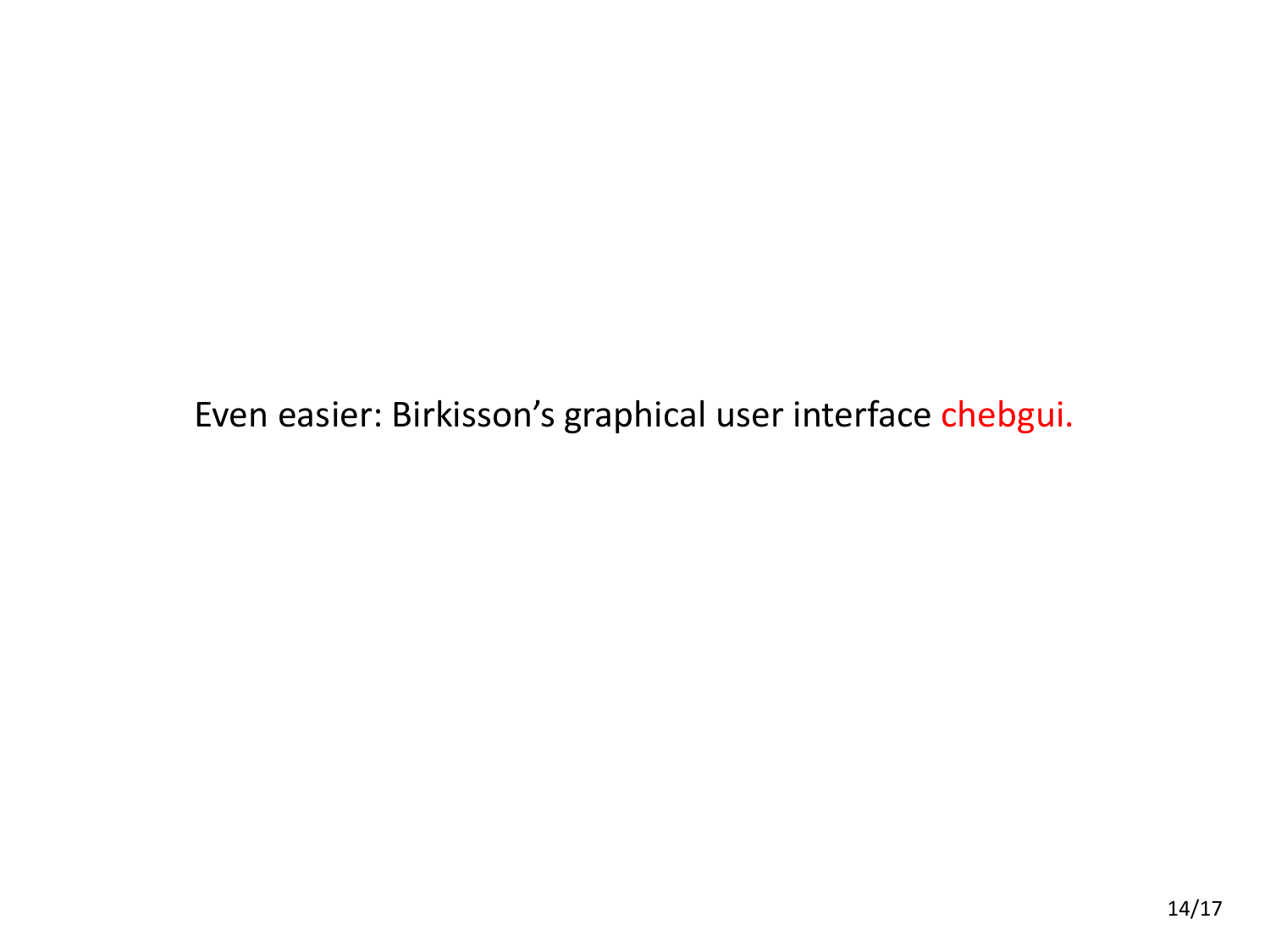

**Differential Equations** and Linear Algebra Ordinary Differential Equations **German F. Carrier Call Rosen DE L'EVETTERE LOCES b.** Applied Madressian

**GILBERT STRANG** 

**Classical Methods in Ordinary Differential Equations** With Applications to Boundary Value Problems **Stuart P. Hastings** J. Bryce McLeod 15/17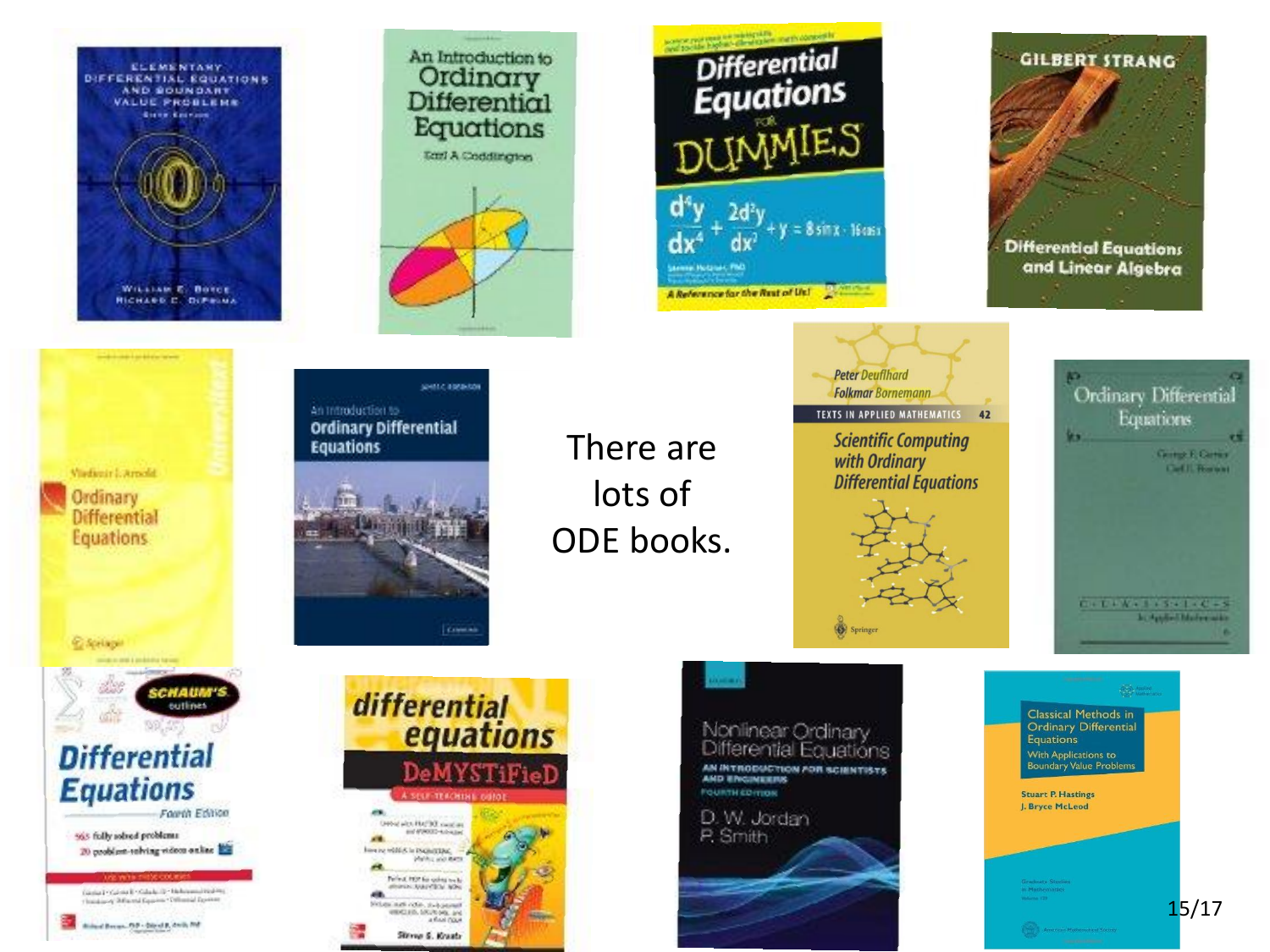- Our aim is to write a book quite unlike the others: focusing on ODE *behavior*, illustrating everything effortlessly.
- Enabled by numerics, but not a numerical book.
- Mathematically mature, but not technically advanced.
- Nonlinear problems and BVPs throughout.
- A book that certain instructors will choose to teach a course from, and they will all want to look at. A book that the top 10% of students in any ODE course will be excited to discover.
- Cheap from SIAM, and freely available online.